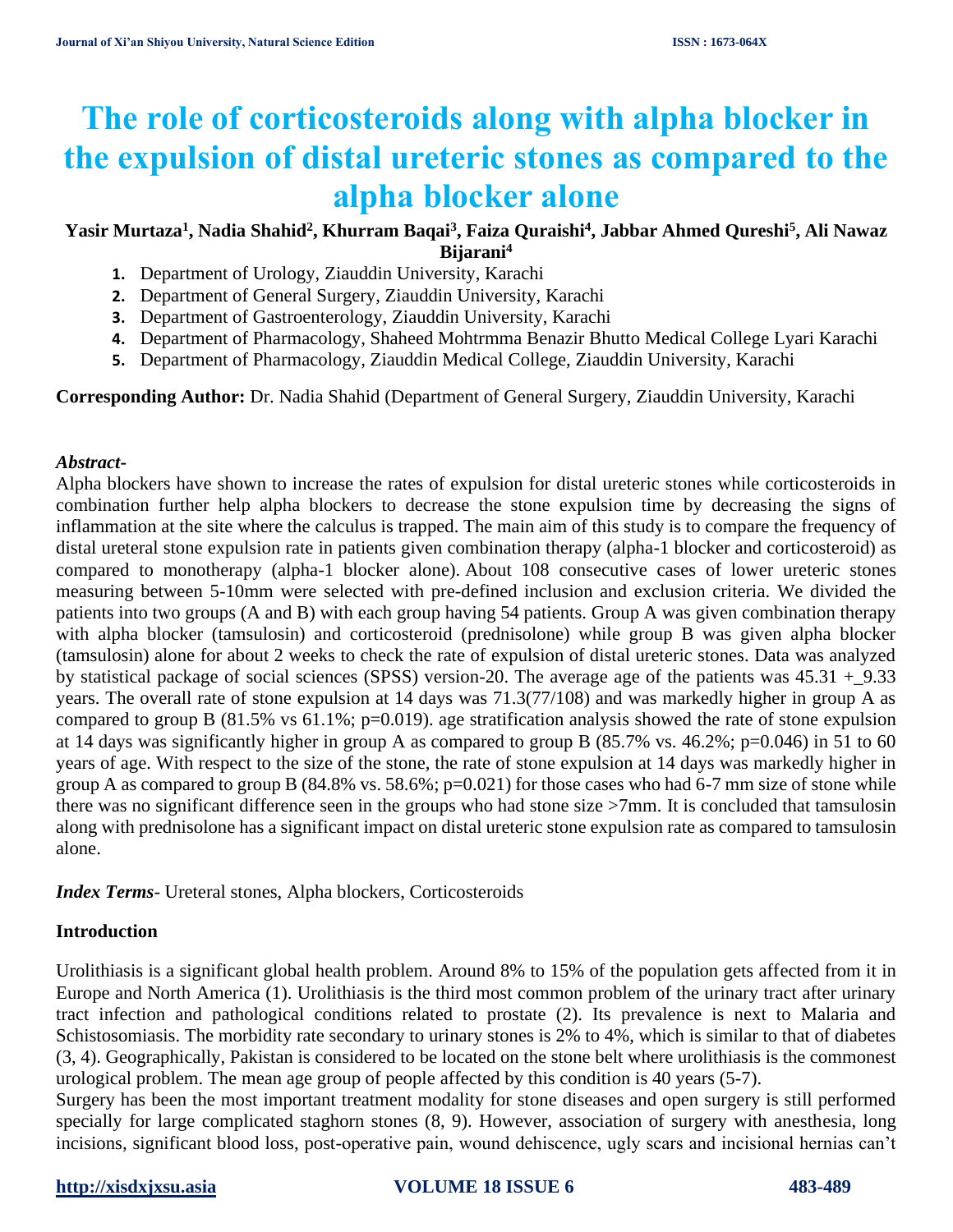#### **Journal of Xi'an Shiyou University, Natural Science Edition ISSN : 1673-064X**

be ignored. Surgical procedures also require prolonged hospitalization and patient experiences discomfort for several months (10, 11). However, for small ureteral stones which have high probability to pass and that no absolute surgical intervention is indicated, observation is advocated. Therefore, medical therapy for small size stones is an alternative tool to get rid of stones, as it is non-invasive. The main aim of treatment is to make the patients stone free as bacteria trapped in the stone fragments can lead to stone growth (12). The site (kidney and ureter) and size (dimensions) of the stone are the criteria for the choice of treatment (13).

The abundance of alpha 1 adrenergic receptor in the ureteral smooth muscle demonstrates the importance of sympathetic nervous system in the migration of stone process (14). Recently, in the process of observation, medical expulsive therapy (MET) has been investigated to supplement the spontaneous stone passage rates which can be unpredictable. The passage of stone gets affected by ureteral edema and spasm while these effects have been targeted by pharmacological therapy. Calcium channel blockers, corticosteroids, nonsteroidal antiinflammatory drugs (NSAIDs), and alpha 1 adrenergic receptor antagonists have been evaluated as primary agents for MET (15). Among all above, alpha-blockers have shown to increase the expulsion rate of distal ureteral stones by decreasing the time and the need for analgesia (16). Corticosteroids in combination thus further helps alpha blockers to decrease the stone expulsion time by decreasing edema and inflammation at the site where the stone is trapped (17). It has been hypothesized that there is significant increase in the frequency of distal ureteral stone expulsion given combination therapy (using alpha -1 blocker and corticosteroids) as compared to monotherapy (alpha-1 blocker) alone. So the aim of this study is to compare the frequency of distal ureteric stone expulsion rate in patients given combination therapy (alpha-1 blocker and corticosteroid) versus monotherapy (alpha-1 blocker) alone.

#### **Methodology:**

A randomized controlled trial was conducted at the department of Urology, Liaquat National Hospital, Karachi from January to June 2021. Sample size was calculated by using the Open Epi calculator and was 108 in which 54 for each group was collected. In Group A, those patients who were enrolled who took combination of alpha blocker (tamsulosin) and corticosteroid (prednisolone) while patients in group B were taking alpha blocker (tamsulosin) alone for distal ureteric stones. Non-probability purposive sampling technique was used. Inclusion criteria for the study was (1) a total of 108 patients of either gender, (2) 18-70 years of age, (3) having history of lumbar pain (with or without radiation to groins), associated with nausea, vomiting and burning micturition and (4) radiological diagnosis of distal ureteral stones with a diameter >5 mm and < 10mm either on Xray KUB or CT KUB. Exclusion criteria included (1) Patients having moderate to severe hydronephrosis (on ultrasound), (2) elevated serum creatinine above normal ( $Cr \ge 2$ ), (3) Pregnancy and lactation, (4) Urinary congenital anomalies, (5) previous pyelo ureteral surgery, (6) known case of acid peptic disease, (7) diabetes mellitus, (8) Immunocompromised patients. Approval from the ethical review committee was taken. The study was conducted after taking informed consent from the patients and also explaining them about the research protocol. All those patients who presented to emergency room or Urology outpatient department of Ziauddin University Hospital, with symptomatic distal ureteric stones were evaluated on the basis of preformed proforma. Only those patients were enrolled who fulfilled the inclusion criteria and gave the consent. They were randomly allocated in two equal groups (Group A and B) by a computer generated list (Random allocation software version 1.0.0). Laboratory tests including blood Urea and Creatinine levels were checked to rule out renal disease; Urine detail report (DR) and culture and sensitivity (C/S) were performed to rule out Urinary tract infection (UTI); X-ray KUB/ CT scan KUB were done to diagnose ureteric stone. In the study Group A patients were given a combination of alpha-1 blocker (Tamsulosin 0.4 mg HS) and corticosteroid (Prednisolone 5mg 4 tab x O.D), while in the control group patients were given alpha-1 blocker (Tamsulosin 0.4 mg HS) alone. After the start of study patients were re-assessed with X-ray KUB or CT KUB (for radiolucent stones) at first and second week. Corticosteroid was stopped at the end of second week or earlier if the patient expelled stone spontaneously. Final outcome was measured by radiographic evidence (either X-ray KUB or CT KUB) of absence of stone on 14th day or earlier. All the data was recorded on predesigned Performa consisting of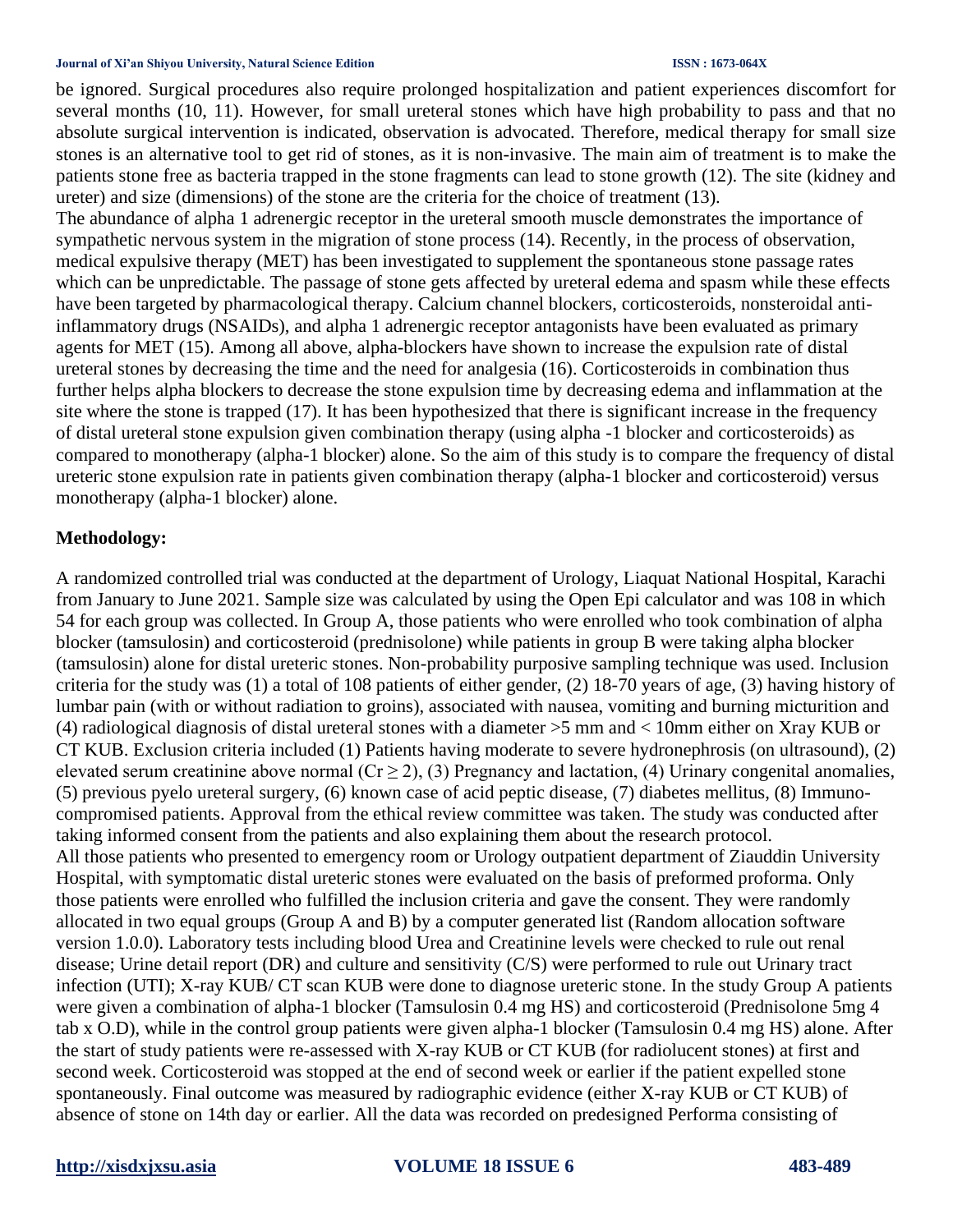#### **Journal of Xi'an Shiyou University, Natural Science Edition ISSN : 1673-064X**

information about patient's age, hospital registration number, stone size, location, clinical group and final outcome on the basis of radiologically proved stone expulsion.

Data was entered and analyzed by statistical package of social sciences (SPSS) version-20. Frequency and percentage were computed for categorical variables like gender, stone location and stone expulsion. Mean with standard deviation at 95% confidence interval were computed for quantitative measurement like age, stone size. Chi-square test was applied to compare proportion of gender, and stone expulsion rate between groups. Independent sample t test was applied to compare mean difference between groups for age and stone size. P<0.05 was considered level of significant. Stratification was done with regard to age, gender, stone size and site of stone to see the effect of these on outcome variables through chi-square test.

## **Results:**

The total number of patients included in the study was 108, out of which fifty-eight patients in Group A were treated with a combination of alpha-1 blocker (Tamsulosin 0.4 mg HS) and corticosteroid (Prednisolone 5mg 4 tab x O.D), while fifty-four patients in the group B, were treated with alpha-1 blocker (Tamsulosin 0.4 mg HS) alone. Majority of the patients in both groups, were between 41 to 50 years of age as presented in figure 1. The average age of the patients was 45.31±9.33 years. Similarly, average stone size was 7.35±0.98 mm. Average age and stone size were not significant between groups as p-values were non-significant, presented in table 1. Looking over the gender, out of 108 patients, 84(77.8%) were male and 24(22.2%) were female as shown in figure 2. Significant difference was not observed between groups in gender  $(p=0.355)$ .



Figure 1 Age distribution with respect to groups (n=108)

|             | Mean $\pm$ SD    | Group A<br>$(n=54)$ | Group B<br>$(n=54)$ | 95% CI             | p-value |
|-------------|------------------|---------------------|---------------------|--------------------|---------|
| Age (years) | $45.31 \pm 9.33$ | 44.89±9.97          | $45.74 \pm 8.70$    | $43.54 -$<br>47.09 | 0.64    |
| Stone size  | $7.35 \pm 0.98$  | $7.24 \pm 0.89$     | $7.46 \pm 1.07$     | $7.16 - 7.54$      | 0.24    |

| Table 1 Comparison of mean age and stone size between groups |  |  |  |
|--------------------------------------------------------------|--|--|--|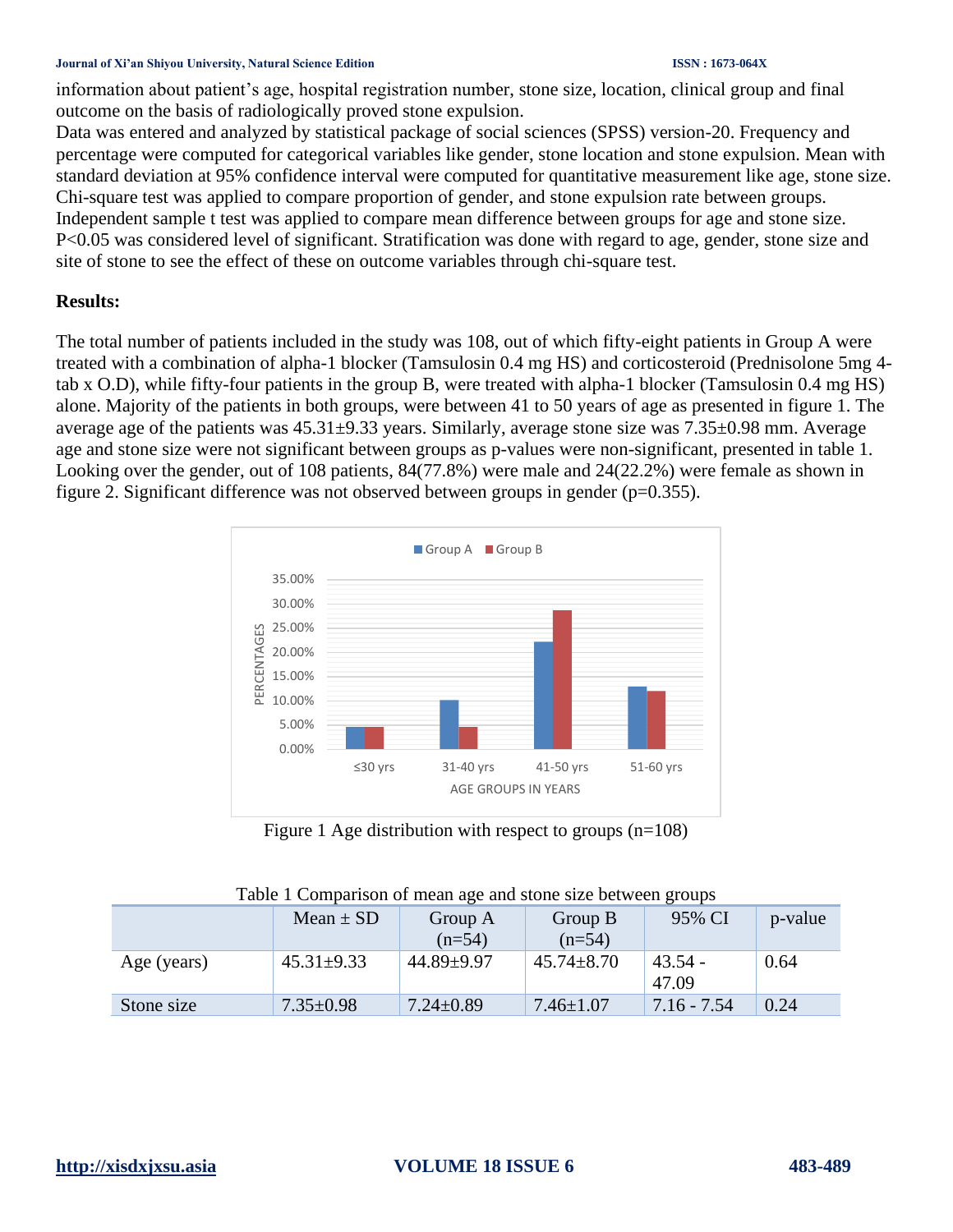

Figure 2 Gender distribution with respect to groups (n=108)

The overall rate of stone expulsion at 14 days was 71.3% (77/108) and was significantly higher in group A than group B (81.5% vs. 61.1%; p=0.019). Age stratification analysis showed the rate of stone expulsion at 14 days was significantly higher in group A than group B (85.7% vs. 46.2%; p=0.046) in 51 to 60 years of age while rate of stone expulsion at 14 days was not significant in other age group Gender stratification analysis showed that rate of stone expulsion at 14 days was significantly higher in group A than group B (84.8% vs. 58.62%; p=0.021) for male cases while significant difference was not observed between groups in female cases. With respect to size of stone, the rate of stone expulsion at 14 days was significantly higher in group A than group B (84.8% vs. 58.6%; p=0.021) for those cases who had 6 to 7 mm size of stone while significant difference was not observed between groups in those cases who had above 7 mm stone size. Location wise stratification analysis showed that the rate of stone expulsion at 14 days was significantly higher in group A than group B (85.7% vs. 58.4%; p=0.019) for distal ureter location. The comparison of the rate of stone expulsion at 14 days between groups are presented in Table 2.

|                      | Stone Clearance at 14 days |                |              |                |         |
|----------------------|----------------------------|----------------|--------------|----------------|---------|
|                      | Group A                    |                | Group B      |                | p-value |
|                      | Yes                        | N <sub>o</sub> | Yes          | N <sub>0</sub> |         |
| Age (years)          |                            |                |              |                |         |
| $\leq$ 30 yrs (n=10) | $5(100\%)$                 | $0(0\%)$       | $4(80\%)$    | $1(20\%)$      | 0.29    |
| $31-40$ yrs (n=16)   | 8(72.7%)                   | 3(27.3%)       | $4(80\%)$    | $1(20\%)$      | 0.75    |
| 41-50 yrs $(n=55)$   | $19(79.2\%)$               | $5(20.8\%)$    | $19(61.3\%)$ | 12(38.7%)      | 0.155   |
| 51-60 yrs $(n=27)$   | 12(85.7%)                  | $2(14.3\%)$    | $6(46.2\%)$  | $7(53.8\%)$    | 0.046   |
| Gender               |                            |                |              |                |         |
| Male $(n=84)$        | $36(81.8\%)$               | $8(18.2\%)$    | 21(52.5%)    | 19(47.5%)      | 0.004   |
| Female $(n=24)$      | $8(80\%)$                  | 2(20%)         | 12(85.7%)    | $2(14.3\%)$    | 0.71    |
| Stone size           |                            |                |              |                |         |
| 6 to 7 mm $(n=62)$   | 28(84.8%)                  | $05(15.2\%)$   | $17(58.6\%)$ | $12(41.4\%)$   | 0.021   |
| 8 to 9 mm $(n=46)$   | 16(76.2%)                  | $05(23.8\%)$   | $16(64\%)$   | 09(36%)        | 0.37    |
| Location of stone    |                            |                |              |                |         |

|  | Table 2 Comparison of frequency of distal ureteral stone expulsion between groups at 14 days |  |  |
|--|----------------------------------------------------------------------------------------------|--|--|
|  |                                                                                              |  |  |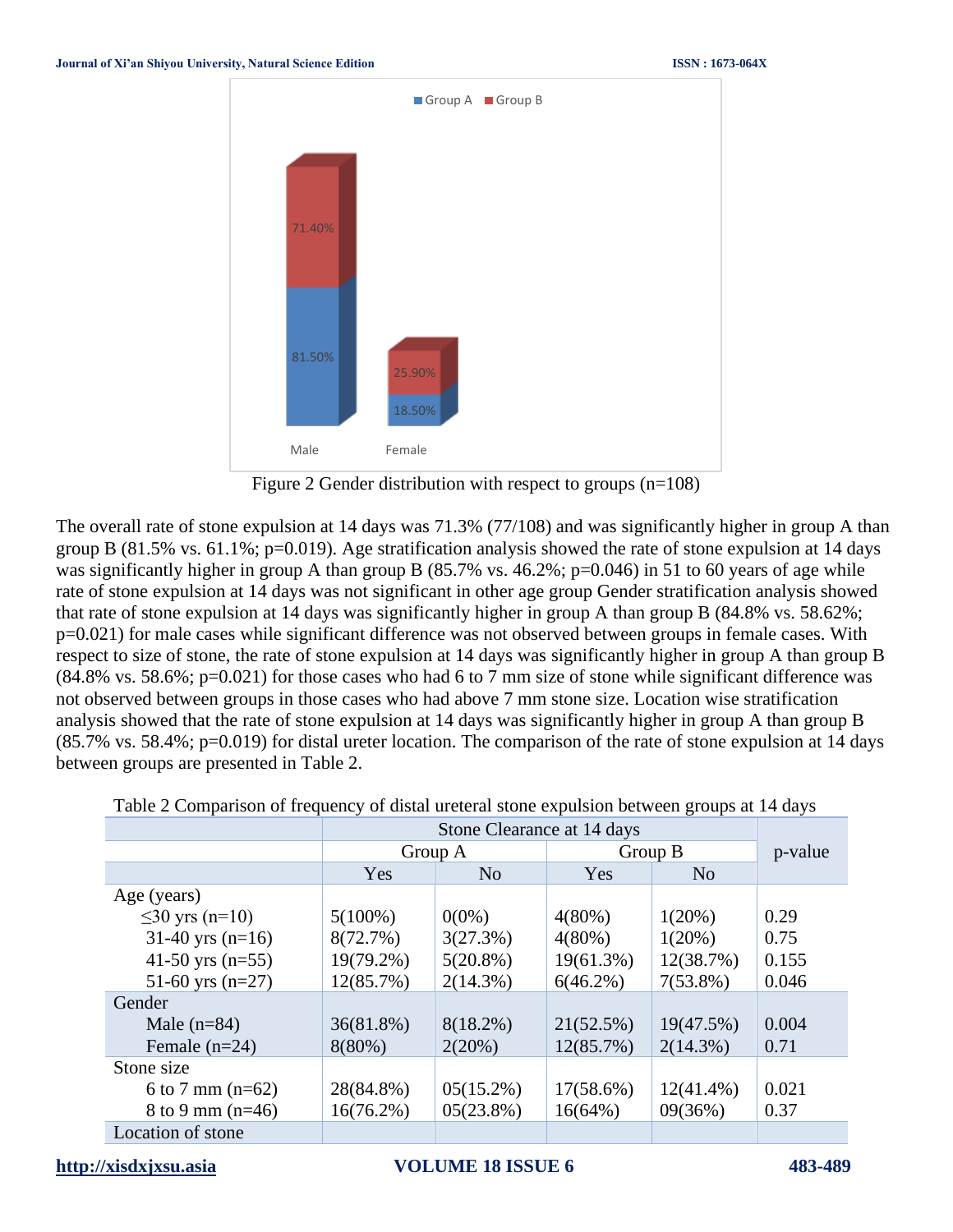| Distal; ureter $(n=59)$ | 24(85.7%)    | $4(14.3\%)$ | $18(58.1\%)$ | $13(41.9\%)$ | 0.019 |
|-------------------------|--------------|-------------|--------------|--------------|-------|
| Uretero vesical         | $20(76.9\%)$ | $6(23.1\%)$ | $15(65.2\%)$ | $08(34.8\%)$ | 0.53  |
| junction $(n=49)$       |              |             |              |              |       |

### **Discussion:**

In daily urologic practice ureteral stones play an important role. In the past 20 years, the treatment options for passage of ureteral stones have changed drastically [\(18\)](file:///C:/Users/Mohi%20Uddin/Google%20Drive/Buisness/Dr%20Nadia%20ZU/Dr%20Yasir/Chinese/Article.docx%23_ENREF_18). Because of their minimal invasiveness and low risk of complications, Extracorporeal shock wave lithotripsy (ESWL) and ureteroscopy, are currently accepted as the first choice for ureteral stone management  $(19)$ . Nevertheless, the definition of the best treatment option is still under debate among the urologists. The initial site of stone impaction and its size influences the probability of spontaneous stone passage [\(20\)](file:///C:/Users/Mohi%20Uddin/Google%20Drive/Buisness/Dr%20Nadia%20ZU/Dr%20Yasir/Chinese/Article.docx%23_ENREF_20). For stones of 5 and 10mm diameter, impacted in the distal ureter spontaneous expulsion occurs in 25–53% of the cases [\(21\)](file:///C:/Users/Mohi%20Uddin/Google%20Drive/Buisness/Dr%20Nadia%20ZU/Dr%20Yasir/Chinese/Article.docx%23_ENREF_21).

Nowadays, in order to enhance the expulsion rate and decrease the use of analgesics, there is a great deal of enthusiasm for medical expulsion therapy, especially for cases of distal ureteral stones [\(22\)](file:///C:/Users/Mohi%20Uddin/Google%20Drive/Buisness/Dr%20Nadia%20ZU/Dr%20Yasir/Chinese/Article.docx%23_ENREF_22). Researchers have reported that there is an increased efficacy of different pharmacologic therapies in ureteral stone expulsion by acting primarily on ureteral smooth muscles causing peristalsis. Porpiglia et al. have shown that the calcium channel blockers such as nifedipine when given with corticosteroids caused an overall increase in the rate of ureteral stone expulsion and reduced the time for stone passage  $(23)$ . Furthermore, alpha1- adrenergic antagonist can cause a decrease in ureteral peristaltic frequency, reducing the episodes of colic pain. It has also been hypothesized that α-blockers inhibits peristaltic activity and relaxes the basal tone of the ureter thereby facilitating expulsion of the ureteric calculus  $(24)$ . Corticosteroids inhibit the release of prostaglandins at the site of obstruction thus reducing the inflammation and edema.These anti-edema agents when used in association with other drugs, such as alpha-blockers seem to enhance their efficacy, as they cause a decrease in inflammation which ultimately facilitates stone expulsion.

A study done by Porpiglia et al, showed that patients receiving combination therapy of alpha blocker and corticosteroid had 84.8% expulsion rates for distal ureteric stones as compared to 60% for patients receiving alpha blocker alone. In his study the average stone size was between 5-6mm [\(23\)](file:///C:/Users/Mohi%20Uddin/Google%20Drive/Buisness/Dr%20Nadia%20ZU/Dr%20Yasir/Chinese/Article.docx%23_ENREF_23). In another study done by Dellabella M and colleagues showed that patients receiving combination therapy had 96.7% stone expulsion rate as compared to 90% for patients receiving alpha blockers alone [\(17\)](file:///C:/Users/Mohi%20Uddin/Google%20Drive/Buisness/Dr%20Nadia%20ZU/Dr%20Yasir/Chinese/Article.docx%23_ENREF_17).

More recently, in 2016, a study by Shabana in Egypt concluded that stone expulsion rate will be higher if combine corticosteroids with alpha-blockers. From 2012 to 2014, 240 patients with distal ureteral stones Currently, evidence indicates that corticosteroids when given in combination with α1-blockers (tamsulosin), there will be a higher expulsion rate over a shorter period of time when applied for distal ureteral stones [\(25,](file:///C:/Users/Mohi%20Uddin/Google%20Drive/Buisness/Dr%20Nadia%20ZU/Dr%20Yasir/Chinese/Article.docx%23_ENREF_25) [27-](file:///C:/Users/Mohi%20Uddin/Google%20Drive/Buisness/Dr%20Nadia%20ZU/Dr%20Yasir/Chinese/Article.docx%23_ENREF_27) [29\)](file:///C:/Users/Mohi%20Uddin/Google%20Drive/Buisness/Dr%20Nadia%20ZU/Dr%20Yasir/Chinese/Article.docx%23_ENREF_27) and they are the most effective therapy. Current study focused on patients who had symptomatic distal ureteric stones with a diameter of between 5mm to 10mm. The therapy was administered only up to 14 days for two reasons: first, to prevent the side-effects of prolonged corticosteroid therapy, and second, in the literature, it is reported that therapy efficacy is maximum in the first few days [\(30\)](file:///C:/Users/Mohi%20Uddin/Google%20Drive/Buisness/Dr%20Nadia%20ZU/Dr%20Yasir/Chinese/Article.docx%23_ENREF_30). It was observed that 2 weeks of combination therapy with corticosteroid and alpha blocker had a significant impact on rate of the expulsion of stone.

## **Conclusion:**

It is concluded that tamsulosin along with prednisolone has a significant impact on the rate of expulsion of distal ureteric stones as compared to tamsulosin alone.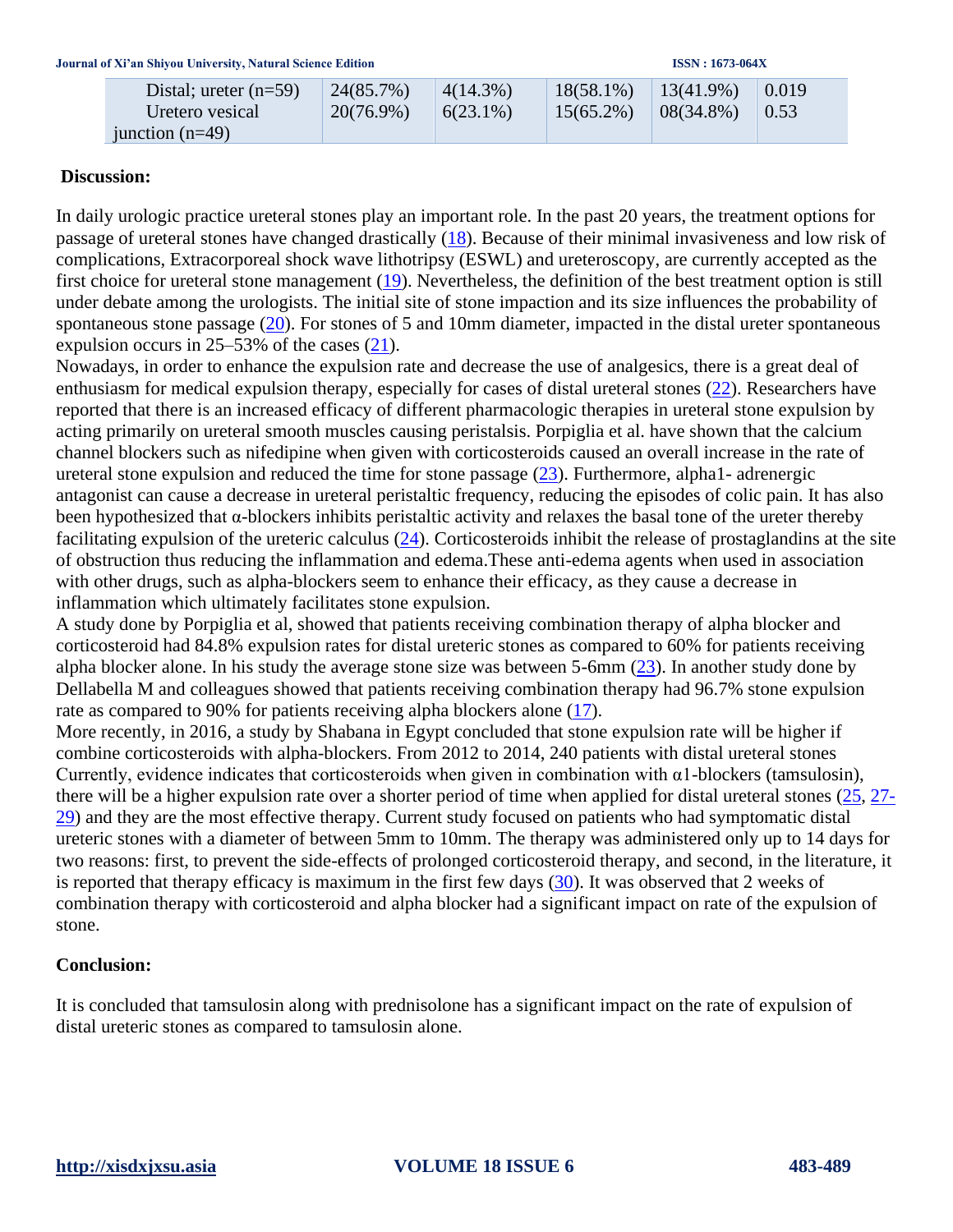#### **Reference:**

1. Sohgaura A, Bigoniya P. A review on epidemiology and etiology of renal stone. Am J Drug Discov Dev. 2017;7(2):54-62.

2. Stoller ML. Urinary stone disease. Smith's Urology. 2000.

3. Ziemba JB, Matlaga BR. Epidemiology and economics of nephrolithiasis. Investigative and clinical urology. 2017;58(5):299-306.

4. Romero V, Akpinar H, Assimos DG. Kidney stones: a global picture of prevalence, incidence, and associated risk factors. Reviews in urology. 2010;12(2-3):e86.

5. Samad N, Liaqat S, Anwar M, Tehreem K, Sadiq HM. Chemical nature of various types of renal stones in the population of district Multan Pakistan. Pakistan Journal of Pathology. 2017;28(2):56-60.

6. Jehangir K, Zeshan A, Bakht T, Faiz U. Burden of marble factories and health risk assessment of kidney (renal) stones development in district Buner, Khyber Pakhtunkhwa, Pakistan. Expert Opin Environ Biol 4. 2015;2:2.

7. Bangash K, Shigri F, Jamal A, Anwar K. Spectrum of renal stones composition; chemical analysis of renal stones. Int J Pathol. 2011;9(2):63-6.

8. Ghous MH, Hassan A, Afzal S. Renal stone clearance rates of PCNL and ESWL. IJISRT. 2019;4(8):787-92.

9. Rajpar ZH, PARYANI JP, SHAFIQUE-UR-REHMAN M, Abdullah A, Shaikh U. EXTRACORPOREAL SHOCK WAVE LITHOTRIPSY. The Professional Medical Journal. 2012;19(05):636-41.

10. Kreydin EI, Eisner BH. Risk factors for sepsis after percutaneous renal stone surgery. Nature Reviews Urology. 2013;10(10):598-605.

11. Khalaf I, Salih E, El-Mallah E, Farghal S, Abdel-Raouf A. The outcome of open renal stone surgery calls for limitation of its use: A single institution experience. African Journal of Urology. 2013;19(2).

12. Blair B, Fabrizio M. Pharmacology for renal calculi. Expert opinion on pharmacotherapy. 2000;1(3):435-41.

13. Morgan MS, Pearle MS. Medical management of renal stones. Bmj. 2016;352.

14. Karabacak OR, Yilmazer D, Ozturk U, Sener NC, Saltas H, Karabacak Y, et al. The presence and distribution of alpha adrenergic receptors in human renal pelvis and calyces. Urolithiasis. 2013;41(5):385-8.

15. Barnela SR, Soni SS, Saboo SS, Bhansali AS. Medical management of renal stone. Indian Journal of Endocrinology and metabolism. 2012;16(2):236.

16. Campschroer T, Zhu X, Vernooij RW, Lock MT. Alpha‐blockers as medical expulsive therapy for ureteral stones. Cochrane Database of Systematic Reviews. 2018(4).

17. Dellabella M, Milanese G, Muzzonigro G. Medical-expulsive therapy for distal ureterolithiasis: randomized prospective study on role of corticosteroids used in combination with tamsulosin—simplified treatment regimen and health-related quality of life. Urology. 2005;66(4):712-5.

18. Gravina GL, Costa AM, Ronchi P, Galatioto GP, Angelucci A, Castellani D, et al. Tamsulosin treatment increases clinical success rate of single extracorporeal shock wave lithotripsy of renal stones. Urology. 2005;66(1):24-8.

19. Aboumarzouk OM, Kata SG, Keeley FX, Nabi G. Extracorporeal shock wave lithotripsy (ESWL) versus ureteroscopic management for ureteric calculi. Cochrane Database of Systematic Reviews. 2011(12).

20. Jendeberg J, Geijer H, Alshamari M, Cierzniak B, Lidén M. Size matters: The width and location of a ureteral stone accurately predict the chance of spontaneous passage. European radiology. 2017;27(11):4775-85.

21. Aldaqadossi HA. Stone expulsion rate of small distal ureteric calculi could be predicted with plasma C-reactive protein. Urolithiasis. 2013;41(3):235-9.

22. Abou Chakra M, Dellis AE, Papatsoris AG, Moussa M. Established and recent developments in the pharmacological management of urolithiasis: an overview of the current treatment armamentarium. Expert opinion on pharmacotherapy. 2020;21(1):85-96.

23. Porpiglia F, Ghignone G, Fiori C, Fontana D, Scarpa RM. Nifedipine versus tamsulosin for the management of lower ureteral stones. The Journal of urology. 2004;172(2):568-71.

24. Sentürk AB, Aydin C, Ekici M, Yaytokgil M, Akkoc A, Baykam MM. Comparison of three most frequently used alpha blocker agents in medical expulsive therapy for distal ureteral calculi, result of a retrospective observational study. Archivio Italiano di Urologia e Andrologia. 2018;90(1):25-8.